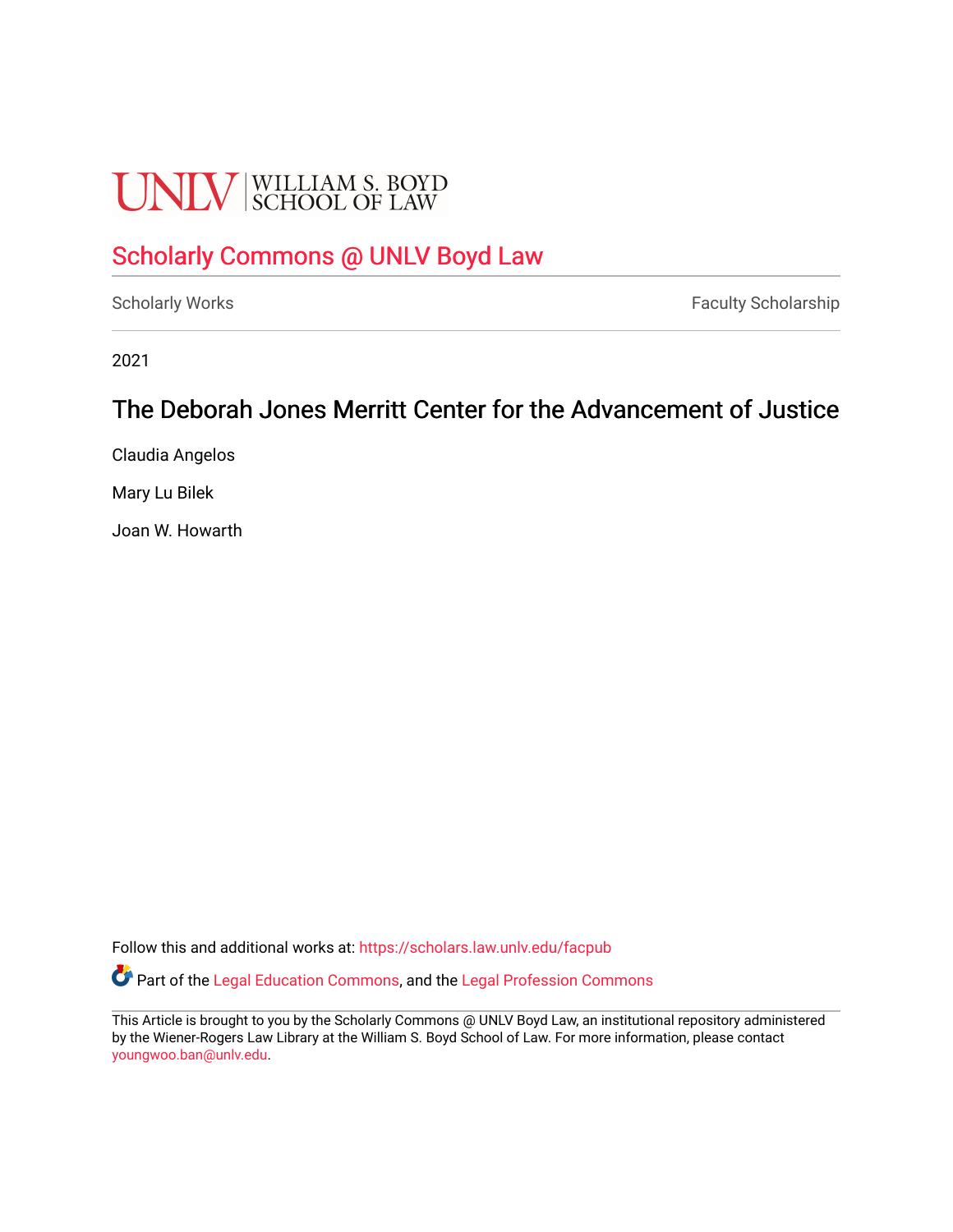# **The Deborah Jones Merritt Center for the Advancement of Justice**

CLAUDIA ANGELOS,\* MARY LU BILEK,<sup>†</sup> & JOAN W. HOWARTH<sup>‡</sup>

# TABLE OF CONTENTS

| I.  |                                                                 |  |
|-----|-----------------------------------------------------------------|--|
| H.  |                                                                 |  |
| Ш.  |                                                                 |  |
| IV. |                                                                 |  |
|     |                                                                 |  |
|     |                                                                 |  |
|     |                                                                 |  |
|     |                                                                 |  |
|     | Е.                                                              |  |
|     | F.                                                              |  |
| V.  |                                                                 |  |
|     |                                                                 |  |
|     |                                                                 |  |
|     | Preparation for Practice: Foundations of Law 920<br>2.          |  |
|     | Example of a Typical Start: Practice, Foundations of Law,<br>3. |  |
|     | and Law Lab: The Play Structure Collapse Scenario  921          |  |
|     | 4. Later Stages of Preparation for Practice 922                 |  |
|     |                                                                 |  |
|     |                                                                 |  |
|     | 1. Self-Assessment and Course Assessment925                     |  |
|     |                                                                 |  |
| VI. |                                                                 |  |
|     |                                                                 |  |
|     | II. PROGRAMMATIC ASSESSMENT AND EVOLUTION928                    |  |
| IX. |                                                                 |  |

## I. FOREWORD

*When invited to write an essay on clinical legal education honoring our friend, we were struck by the importance of a focus on clinical legal education in any collection of work paying tribute to Professor Deborah Jones Merritt.* 

Clinical Professor of Law, New York University School of Law.

<sup>†</sup> Former Dean and Professor of Law, CUNY School of Law & University of Massachusetts School of Law.

<sup>‡</sup> Distinguished Professor of Law, Boyd School of Law, UNLV & Dean Emerita, Michigan State University College of Law.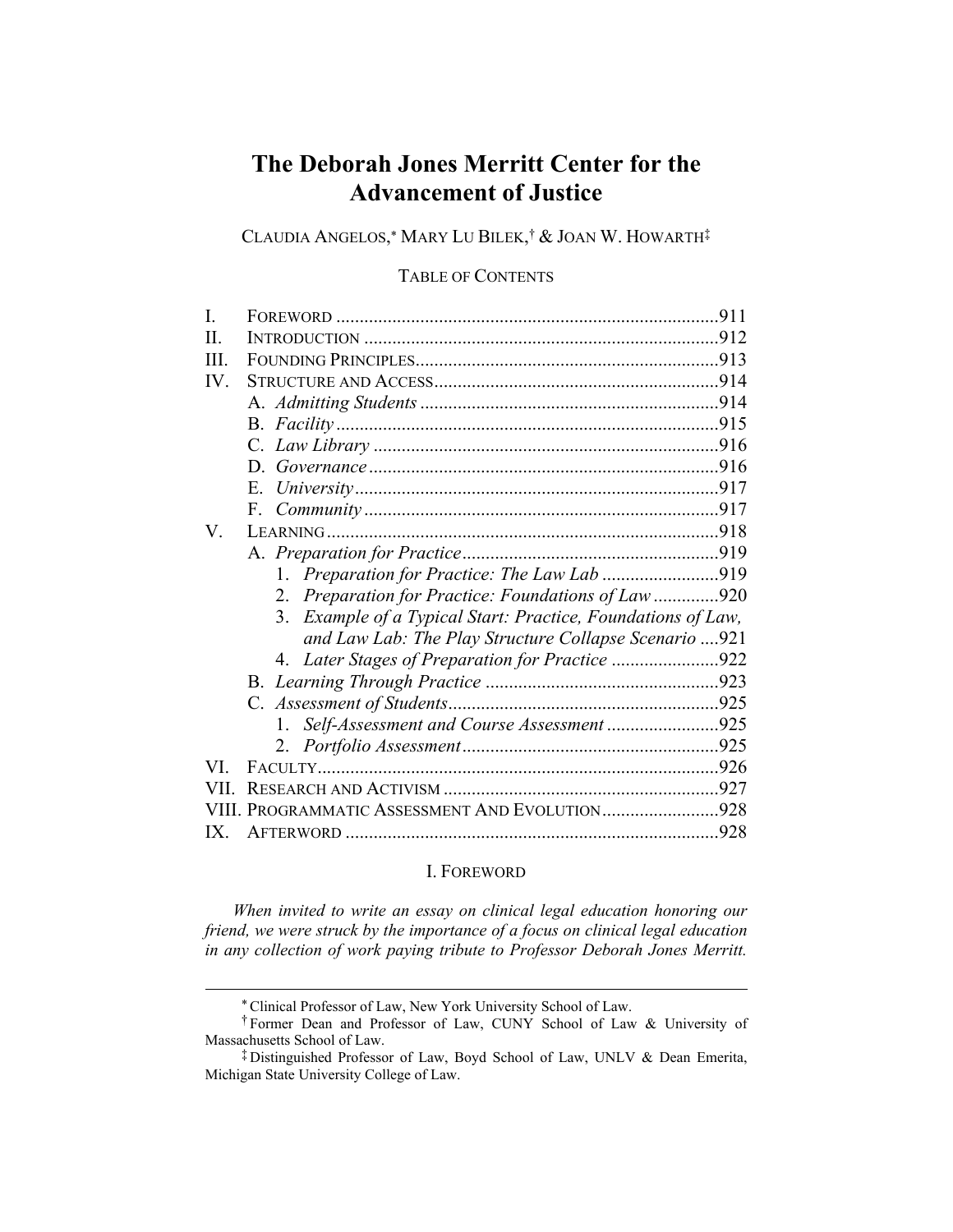*Legal education has benefited from a fifty-year movement for clinical education. This movement necessarily interrogates and seeks to overcome the anachronistic, inherited Langdellian paradigm that dominates and continues to define the curricula and policies of our law schools. But the movement for clinical education has been exponentially confounded by contemporary legal education's shape as a pyramid of statuses and privileges accumulated over time and embedded in the straight, white, male, ableist, classist structures of American universities, our legal system, and our laws.* 

*Progress has been made. Thousands of lawyers now enter the profession with the advantage of having practiced under the supervision of faculty who choose to live in the fray of the reality of clients' lives, the ambiguity of the real world, and the politics of the profession. Thousands of lawyers have learned through clinical education the habits of planning, doing, and reflecting that are otherwise invisible in the academy.* 

*But clinical faculty typically work at lower pay in smaller offices on cases that don't run on an academic timetable, in physical and ideological structures that are ill-suited for law practice, and in statuses that deprive them of the ability to build a better-suited environment. Perhaps most cruelly in an academic environment, clinical faculty have faced the pervasive stigma of the foolish but well-entrenched notion that classroom teaching far removed from practice demands a higher order of intellect. Professor Merritt understood this to be untrue, unjust, bad for students, and potentially disastrous for their future clients.* 

*With the ambition to undertake her best work and motivated to hew her efforts to their highest calling, Professor Merritt unflinchingly and joyfully crossed the divide to become a clinician. At the height of an exceptional professorial career, Professor Merritt cheerfully changed course. She had learned from her students that she should become a different kind of professor so they could become the lawyers they wanted to be, the lawyers their future clients deserved. We are humbled to write in honor of such a clear-eyed colleague.* 

#### II. INTRODUCTION

The Merritt Center for the Advancement of Justice provides legal education to people who are called to work for justice and equity. The Merritt Center is an accredited educational institution whose students are eligible to be licensed as attorneys upon graduation, a provider of high-quality legal services, and a source of research and activism to advance the quantity and quality of justice and equity. Center graduates are prepared to serve clients well, repair and change legal systems, and be the creators of future justice.

The Merritt Center houses nine law practice offices—Youth Practice, Health Practice, Criminal Practice, Family Practice, Business Practice, Housing Practice, Work Practice, Immigration Practice, and Environmental Practice. These law practices provide legal services for underserved communities in areas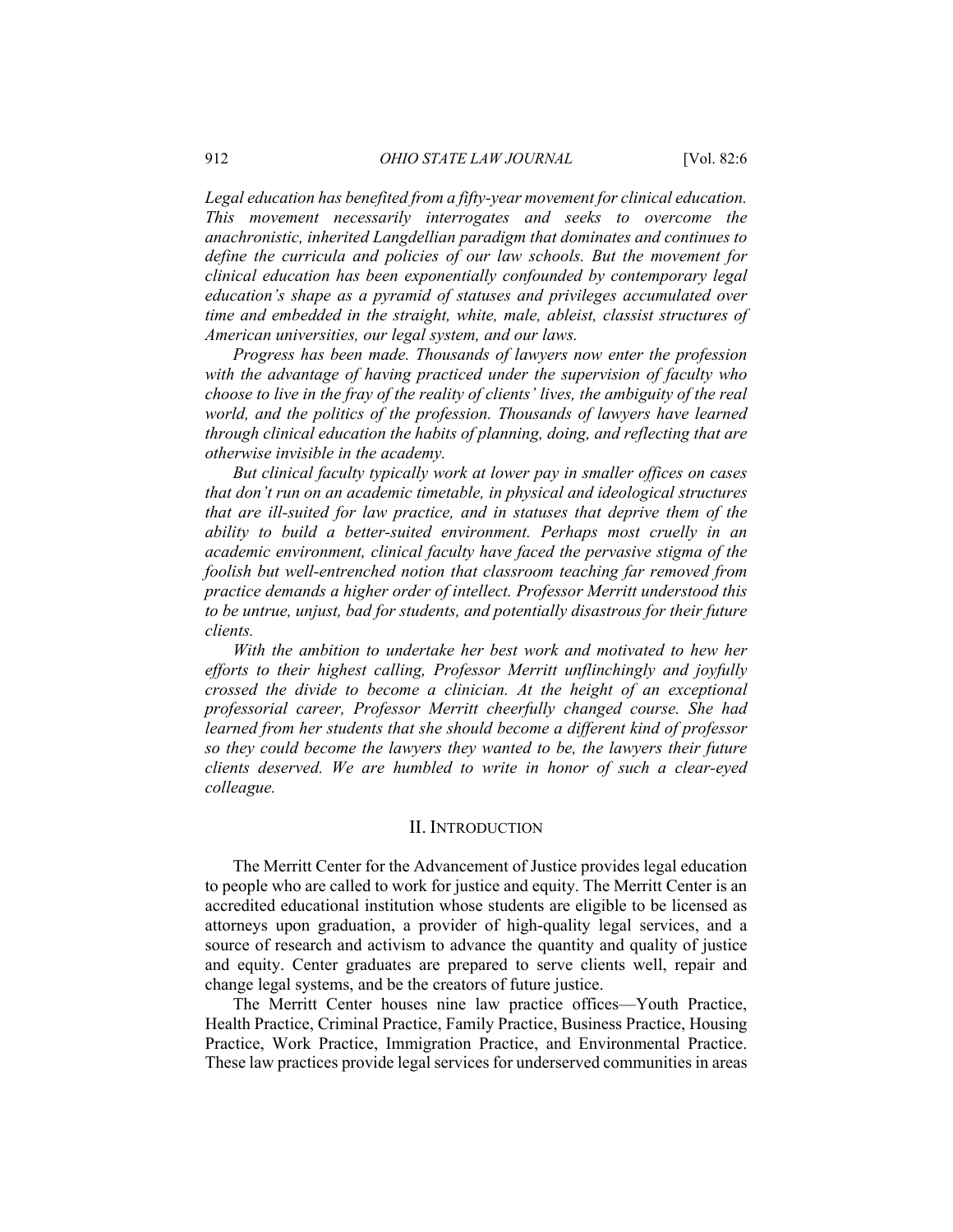of expressed need for members of the community and provide the primary context for the development of new lawyers, for the teaching and law practice of the faculty, and for the advancement of scholarship and activism focused on antiracist justice and equity. Students work in practice offices from their first day until graduation.

Supported by a curriculum designed to leverage learning through experience, students learn in these practices to be effective, reflective, and justice-seeking lawyers. They develop a professional identity that derives from and is grounded in their individual histories, experiences, identities, and values and that will serve them throughout their careers as they engage in a meaningful and sustainable practice coexisting with healthy personal relationships.

The Center's success in developing lawyers and contributing to the advancement of justice and equity is critically supported by its robust connections to affected communities and to the affiliated community legal services providers in whose offices Center students often work. Its goals of advancing justice and equity drive the Center's commitment to research and advocacy, to the production and dissemination of practice and teaching materials, and to the broader justice work, scholarship, and activism engaged in by students, professors, and others.

#### III. FOUNDING PRINCIPLES

The Merritt Center was founded on the conviction that law and lawyering always should, but often do not, work to achieve the goal set out in its name: to advance justice. It defines justice as a system of laws, processes, and people designed and practiced so as to protect and lift up those most marginalized and oppressed. It embraces a vision of justice as a democratizing and constructive force that empowers the excluded and subordinated and is experienced by them as effective and fair. The Center is a dynamic, progressive, antiracist organism, changing and reorganizing to best meet the needs of students, clients, and communities. It is dedicated to developing structures and practices that extend access to legal services and increase equity.

Legal education at the Merritt Center is focused on the practice of law. The academic program is organized around learning, not teaching. Experiential learning, peer learning, proficiency learning, and collaboration are the dominant modes of education. Problem-solving is at the core of the Center's pedagogy. Students learn to plan, act, and reflect. The program is based on a vision of the lawyer's role that is expansive in its activities—including not only litigation and counseling but also collaboration with grass-roots organizations, organizing, and movement building—and humble in its insistence that lawyers are the subordinates of their clients and servants of justice.

The Merritt Center recognizes that the work of a lawyer is much more than the technical exercise of skills or the proficient application of precedent. Lawyering demands an understanding of and an accounting for the importance of context and identity and requires embracing the professional imperative to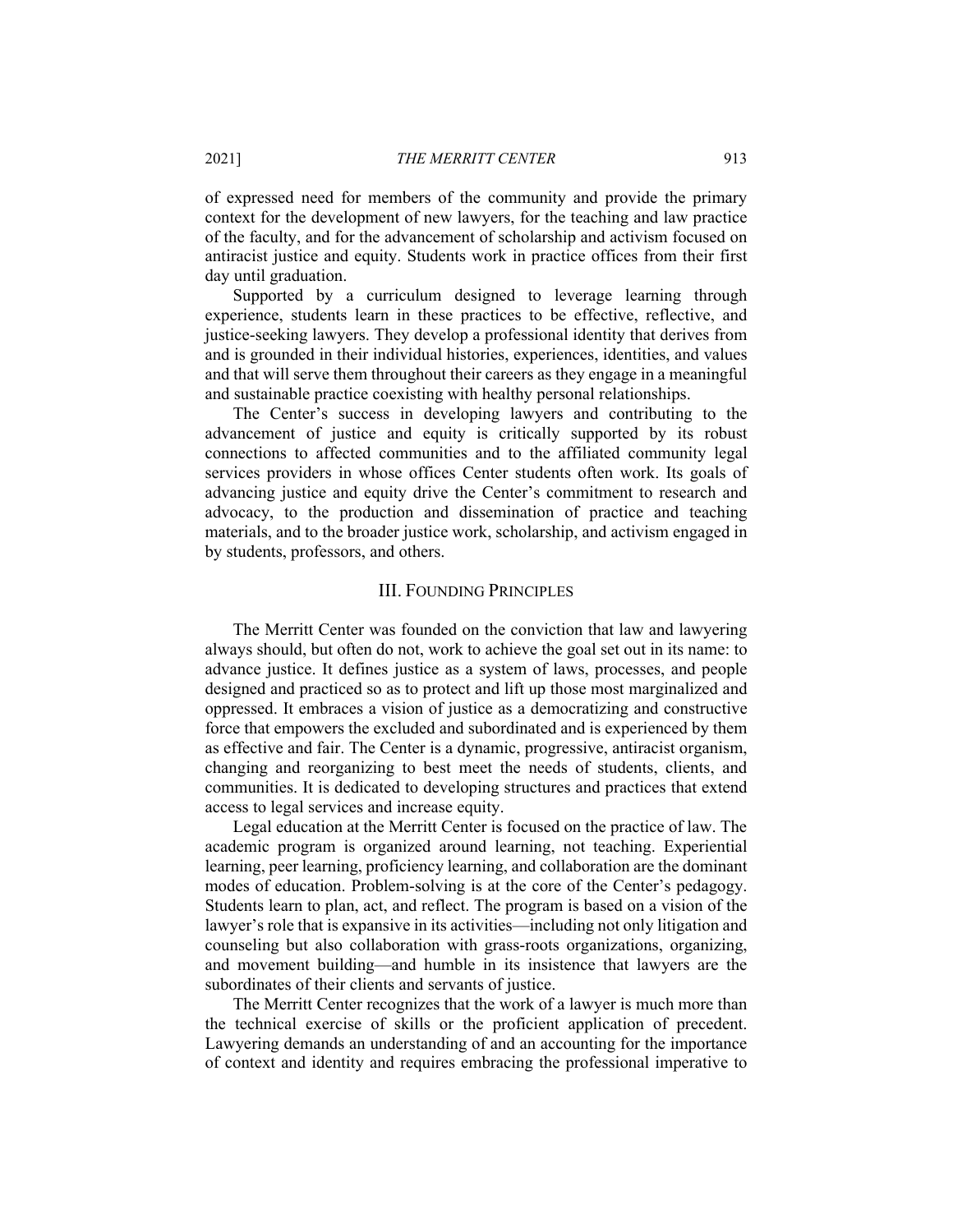drive the law forward. Merritt Center students consider emerging theories of transformative and restorative justice and develop antiracist and other critical perspectives to learn to build new paradigms for a more equitable justice system.

The Center's professors come from and remain in practice and are committed to preparing students for their futures as lawyers. The learning agenda for each student includes the identification and development of the habits and values necessary to practice effectively, creatively, and ethically. Students are neither graded nor ranked. Rather, their work is evaluated to determine whether they have become proficient in the necessary competencies and are ready to proceed to the next level of engagement with lawyer's work. Students are supported academically and personally, with faculty and staff modeling a community of respect, inclusion, and mutual aid. Student portfolios exhibit their acquisition of knowledge and skills, their demonstration of the habits and responsibilities of the profession in their Practice work, and their reflections on their own growth as lawyers and on the profession and the law.

The Center is an always-evolving institution. Its students and faculty work in partnership with communities, legal services providers, and clients to better understand and to transform law's impact. The Center learns and takes leadership from its partners and community and enriches them through formal and informal educational programs for future students, graduates and other lawyers, and the communities it serves. Students' reflections and work form the basis for the evaluation of the educational program and policies. The Center measures its success by the proven ability of its graduates to sustain justiceadvancing careers, to meet the evolving demands and dimensions of lawyers' work, to serve clients effectively and creatively, and to contribute to legal rules, policies, and processes that create a more effective, inclusive, antiracist justice system.

#### IV. STRUCTURE AND ACCESS

The Center's policies, practices, budget, and physical plant all are expressions of its core values and designed to manifest and implement its mission.

#### A. *Admitting Students*

Merritt Center law students have a well-developed, informed desire to become lawyers and to use their license to advance justice and equity. They are responsible, able to work both independently and collaboratively, have goalbased seriousness of purpose, and a history of academic and work effort and achievement. Applicants demonstrate these qualifications in a variety of ways. Strong candidates typically have work experience amounting to the equivalent of more than a year of full-time employment and have completed at least a twoyear associate degree with a curriculum that included multiple opportunities for critical writing; critical thinking and problem-solving; coursework in U.S.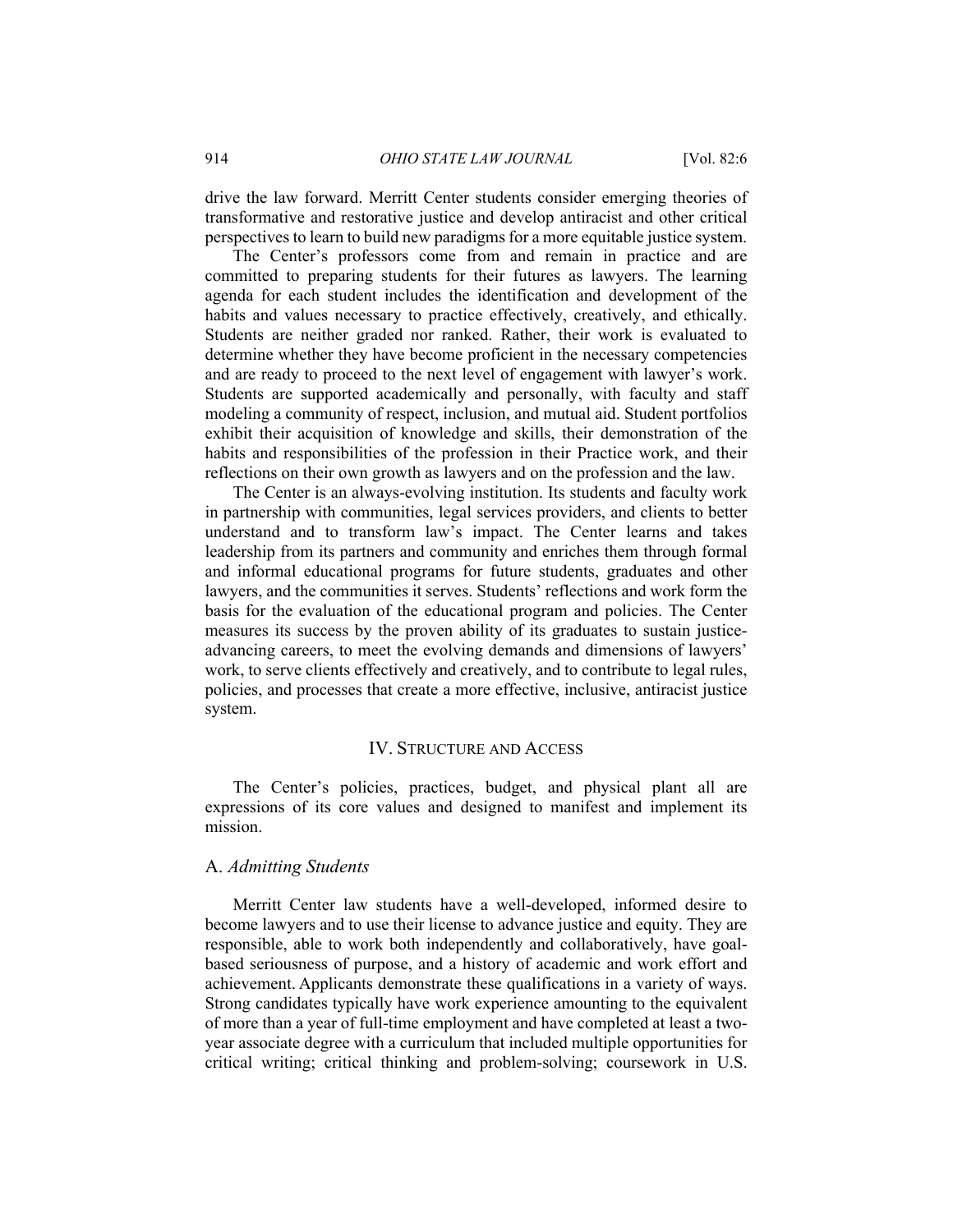government and practical logic; and at least one field placement in a legal setting. For potential applicants whose education and experience does not include these components, the Center offers a one-year preparatory program with undergraduate credits that may count towards the completion of an associate or bachelor's degree, including a field internship in its Center and affiliates' practices.

Priority in admissions is given to applicants from communities formerly and currently excluded from the profession and whose lived experience of the law provides insights and experience that will improve the learning of all participants in the Center, the law, and the legal system. Residents of the communities near the Merritt Center receive the highest priority, with special attention to applicants who have participated in the Center's preparatory and undergraduate courses or public programs in government, practical logic, legal analysis, and legal systems.

Because there are always more highly qualified applicants who merit priority consideration than the 100 new students that the Center enrolls each year, selection among these exceptional candidates is by lottery. Lottery candidates who are not admitted receive priority the following year. Merritt admissions officers educate community college, high school, and junior high school students about careers in law and how to become eligible for admissions, and actively seek pools of candidates that reflect the racial, ethnic, sex, income, national origin, gender identity, sexual orientation, educational background, range of abilities and disabilities, immigration history, and religious diversity of the Center's neighborhood.

#### B. *Facility*

The Center is housed in a collection of rehabilitated, newly connected buildings, close to public transportation and accessible parking, in the heart of a lively and diverse but underserved and economically depressed neighborhood. The Center's closest neighbors are long-established Black, Indigenous, and Latinx families and more recent immigrants from the Middle East, Asia, Africa, and Latin America. The Center's space is not majestic but is comfortable and welcoming, with accessible universal design.

In the Center's buildings, law practice offices are located alongside educational departments such as admissions and student services. Throughout the facility meeting rooms of various sizes are used for client work, for classes, for student meetings, and for meetings and other events of community organizations and affiliated law offices. The rooms are designed to facilitate collaboration and furnished to enable multiple arrangements. Technology is accessible throughout the facilities. Students, staff, clients, teachers, and people from the neighborhood mingle in its public garden where local providers make food and drink available. Indoor and outdoor spaces provide for solitude and for gathering. Rotating art shows hang on many of the walls, and Center space is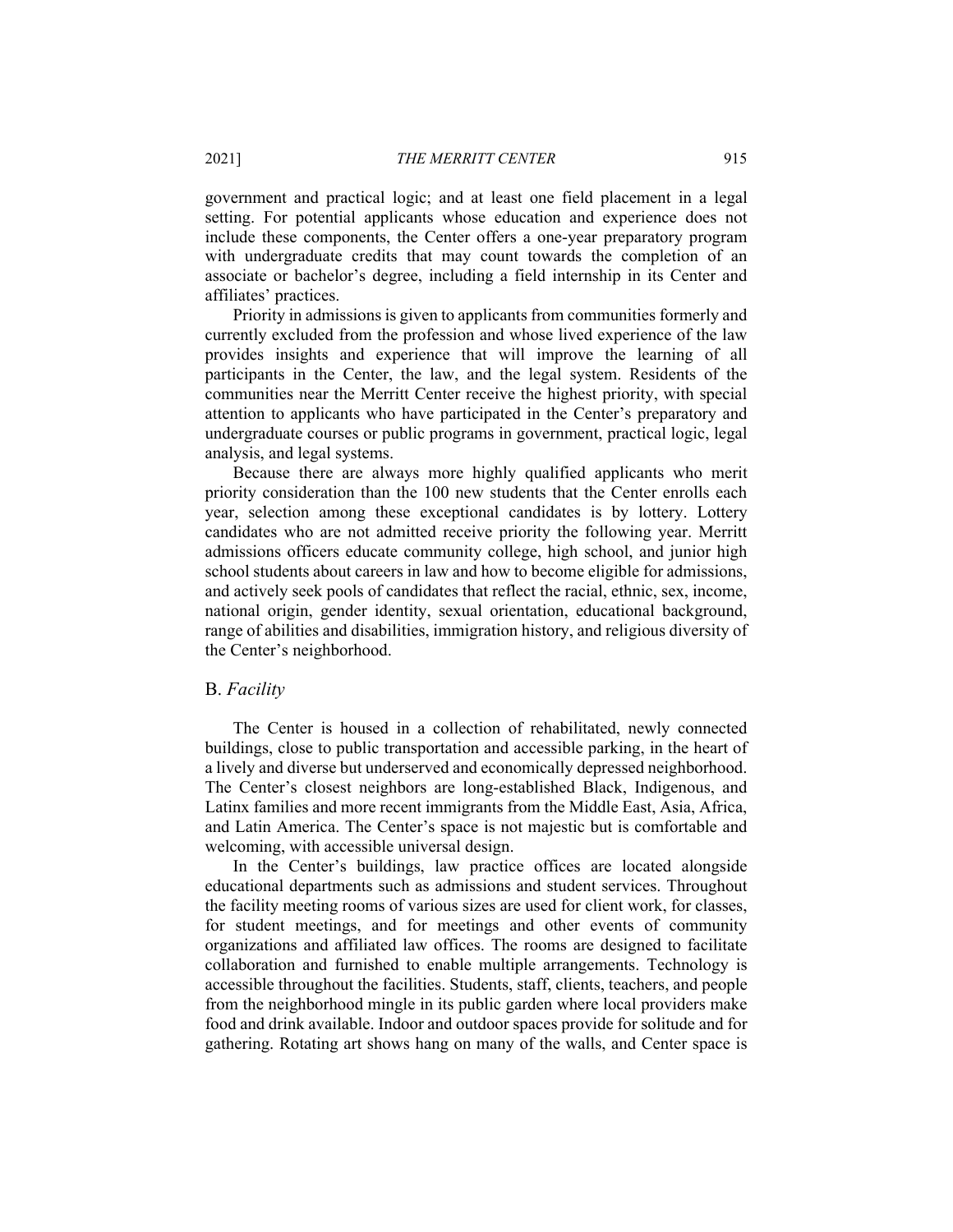used for theatre and music and community meetings. It is a place of lively, productive activity.

## C. *Law Library*

An important hub for the enterprise is the Resource Center, a public law library that serves the Center community, affiliated law offices, and the public. The collection supports the Center's students and faculty, its law practices, and others in search of legal resources. To strengthen student learning, the Resource Center provides an outstanding collection of materials, from nutshells and interactive quizzes to learning theory and teaching supplements to guides to doctrine, legal reading, legal writing, legal analysis, legal research, and legal history. To support the Center's own law practices and the work of its affiliated outside law offices, the Resource Center collects guides for practitioners concentrated on Center practice areas. Electronic resources and databases are available electronically through the Center's licenses for students, lawyers and the public, and are accessible through terminals, charging stations, and, most importantly, with the assistance of expert librarians. The Resource Center also supports members of the public seeking legal assistance by providing them with referrals to private law firms and public agencies and connecting them to selfhelp programs in courts and beyond.

#### D. *Governance*

The development and implementation of the Center's program to educate new lawyers is the province and responsibility of its faculty. The policies and procedures of each of its law practices (including the selection of cases and of affiliated outside law offices) are the responsibility of the faculty teaching and practicing law in that area. The Dean of the Merritt Center, who reports both to the University and the faculty, is its chief operating officer, with the responsibility to implement and manage the programs and the Center's law practices as determined by the faculty. An Executive Committee with elected representatives of faculty, students, and staff works closely with the Dean and other administrative staff on all matters, including budget and development. Voting members on all committees include at least one student representative and at least one staff member. Working with the Dean, a senior administrator implements the academic program decisions of the faculty, and another implements the faculty's decisions regarding the operations of the law practices. The Center's policies and practices, meeting schedules and minutes, and budgets are available to students, staff, and faculty to ensure transparency and promote equity in the sharing of information and decision making. Regardless of University status, all faculty who have taught more than three years, at least half-time, may elect full governance participation. Academic freedom is protected for all professors, full- or part-time, and students.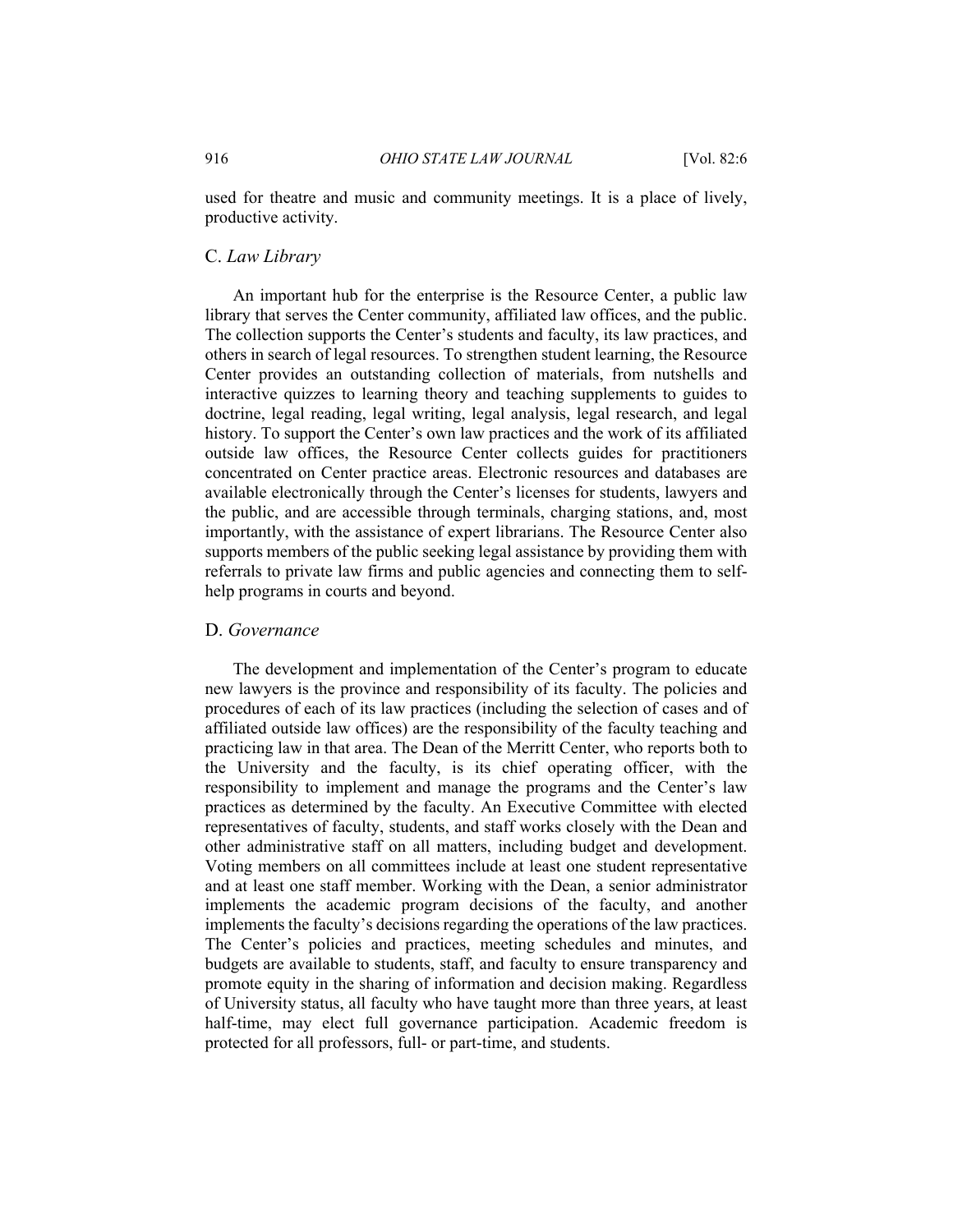#### E. *University*

The Merritt Center is part of a public university system. Merritt students and faculty routinely collaborate with and learn from counterparts from other university disciplines, including social work, health sciences, economics, gender studies, Black and other ethnic studies, and education. Participants from those departments learn about the role of lawyers and the impact of law in their areas of focus, while the Center's law practices benefit from university expertise. The Center's place within the University adds important educational opportunities for law students, who regularly work with other professionals. The School of Social Work is around the corner, and the Center's Practice is a field site for MSW students.

There is also a Department of Jurisprudence and Legal Studies in the University's Faculty of Arts and Sciences that grants both undergraduate and doctoral degrees. Much like the work of scholar-researchers in the Departments of Biology and Chemistry informs and advances the work of medical professionals, the work of members of the Jurisprudence and Legal Studies Department provides the Merritt Center with interdisciplinary scholarly insights into law and the work of lawyers.

#### F. *Community*

The central educational task of the Center is preparing students to become effective lawyers in pursuit of justice, but future lawyers are not the only people who benefit from Center programs, workshops, and courses.

Lawyers in practice are key contributors to and beneficiaries of the Center's educational mission, as are allied professionals. The Center provides ongoing opportunities for the development of new and senior lawyers, those in new forms of legal services roles, and law office staff in its community and, through technology, more broadly. Its relationships with its affiliated legal services providers are strengthened through these programs, in which participants workshop strategies and solutions and explore opportunities for coordinated approaches to improve the law and the delivery of legal services.

These programs advance the Center's central goal of supporting the work of advancing justice. First, they ensure that the Center's faculty stay abreast of substantive developments, advances in strategic thinking, and changes in the practice of law outside the Center. Second, they deepen the Center's relationships with individuals in the partnering organizations, facilitating the hiring of part-time clinical supervisors and helping to identify prospective supervisors in affiliated law offices. Third, they provide value to the partnering organizations and relieve them of the burden of the development and implementation of these programs. Fourth, they provide a fertile setting for grounding research, scholarship, advocacy, activism, and other justice efforts in practice-based issues in a timely and contextualized way leading to changes in the delivery of legal services and equity in the justice system.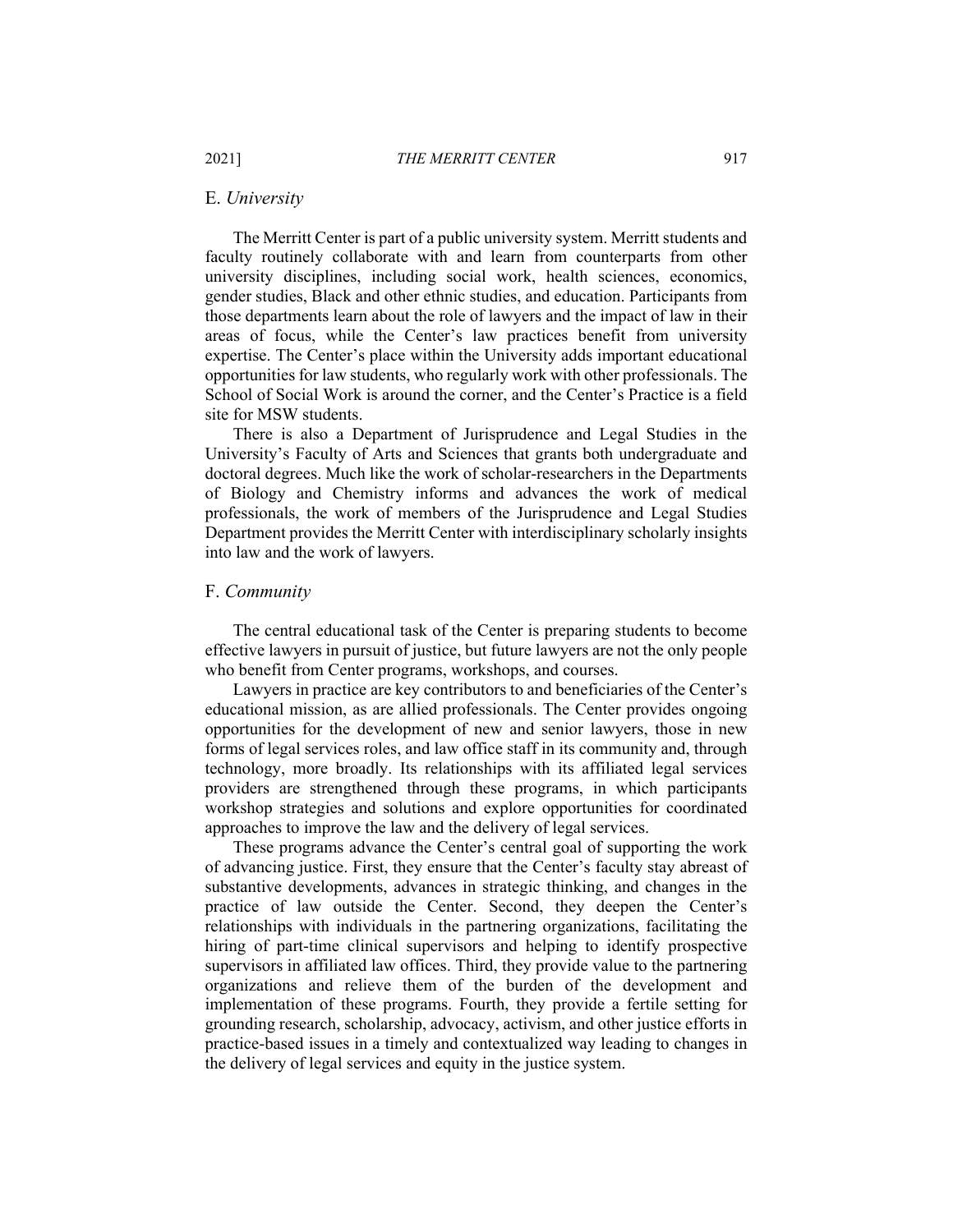Reaching beyond lawyers and recognizing the public benefit from broadening the understanding of legal systems and decision making, the Center also provides underrepresented communities with a variety of legal tools beyond legal representation, including legal education, self-help, and referral services. It offers workshops and courses to the public, along with a robust array of law courses to undergraduates. It reaches a national and global audience with programs focused on developments, alternatives, and best practices in serving underserved communities and advancing systemic change.

#### V. LEARNING

The Center's core purpose is to educate and to support excellent lawyers who are well-prepared to serve marginalized communities, advance justice, and promote an antiracist legal system. Its learning program requires students to build strengths in critical thinking, systems analysis, strategic thinking, cultural awareness, the history of slavery, racism, and oppression in our country and our laws, movements for social change, the power and the limitations of legal strategies in movements for social justice, antiracist practices, and misuses of lawyering authority.

To fulfill its responsibility to graduate competent novice lawyers, the Center's curriculum is designed to guarantee that each graduate has attained the skills and knowledge identified in the Institute for the Advancement of the American Legal System's 2020 empirical study by Deborah Jones Merritt and Logan Cornett. These proficiencies include "[t]he ability to act professionally and in accordance with the rules of professional conduct," with abiding attention to the lawyer's special responsibility for the quality of justice; "[a]n understanding of legal processes and sources of law"; "[a]n understanding of threshold concepts in many subjects"; "[t]he ability to interpret legal materials"; "[t]he ability to interact effectively with clients"; "[t]he ability to identify legal issues"; "[t]he ability to conduct research"; "[t]he ability to communicate as a lawyer"; "[t]he ability to understand the 'big picture' of client matters"; "[t]he ability to manage a law-related workload responsibly"; "[t]he ability to cope with the stresses of legal practice"; and "[t]he ability to pursue self-directed learning." DEBORAH JONES MERRITT & LOGAN CORNETT, INST. FOR THE ADVANCEMENT OF THE AM. LEGAL SYS., BUILDING A BETTER BAR: THE TWELVE BUILDING BLOCKS OF MINIMUM COMPETENCE 31 (Dec. 2020).

To gain proficiency in these essential competencies and to acquire the foundation for the knowledge, theory, habits and skills of more advanced lawyering, Center law students progress through a structured program of lawyer development containing two tracks, which both begin on the first day of law school and run simultaneously. One track, entitled "Preparation for Practice," or "Preparation," is based in student-centered classrooms; the other, entitled "Practice," is based in clinical practice. Learning in the clinical Practice track begins as a small portion of a law student's academic program, but expands over time, eventually occupying almost the entire learning setting in a student's final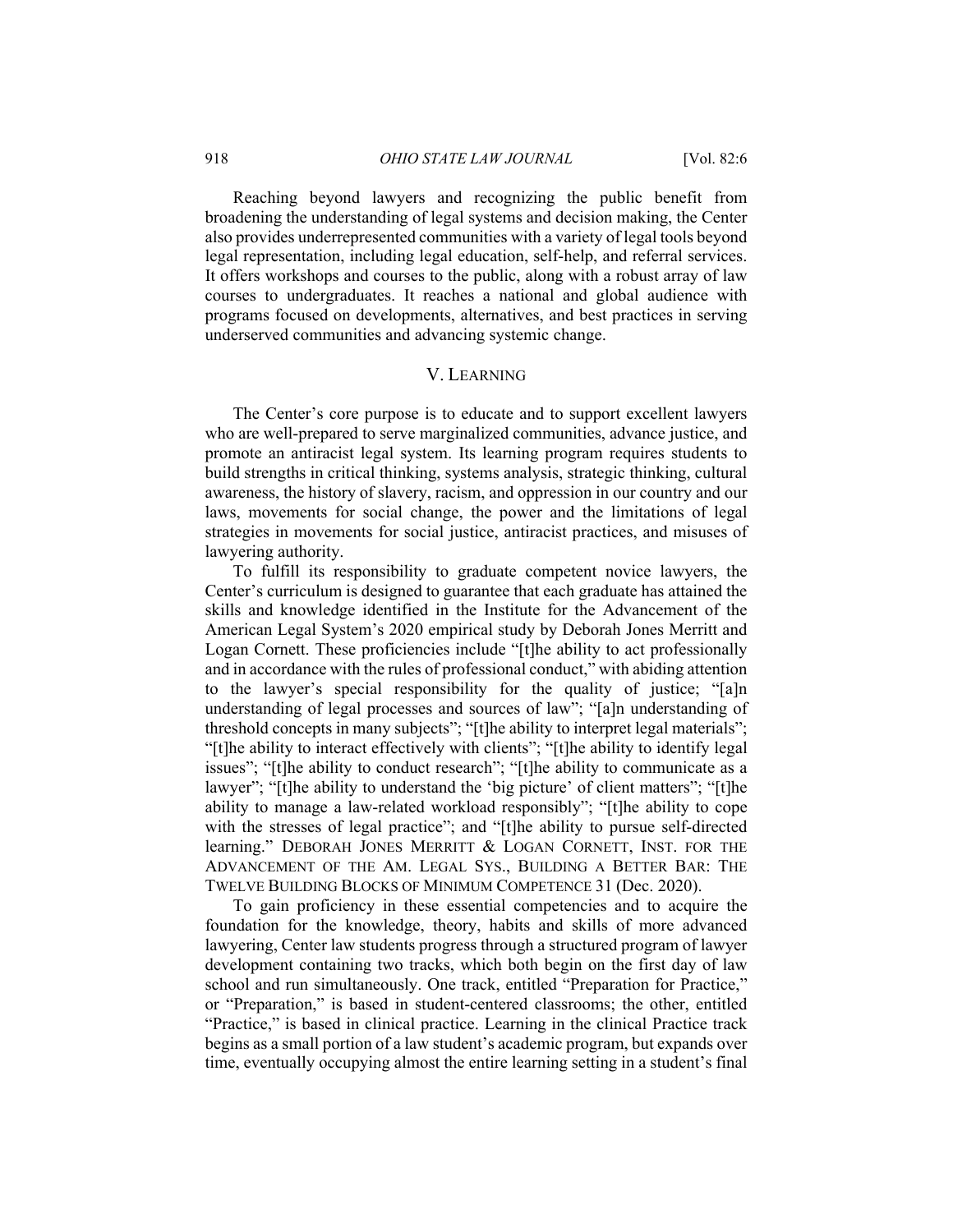year. Conversely, new students spend their early months primarily in the basic Preparation program, but time spent in that track reduces as students advance in the Practice track.

Students begin their clinical work in the Practice track with entry-level lawyer roles. From beginning to end, Practice courses use clinical education pedagogy in seminars and in work supporting clients undertaken primarily in the law offices of the Center's nine law practices. The knowledge, understanding of legal processes and theoretical perspectives, and skills development provided by the required basic curriculum, including both classroom and clinical modes, is coordinated for the learning development of multiple competencies and structured in stages that build on each other.

#### A. *Preparation for Practice*

The Preparation track contains two types of courses, Law Labs and the Foundations of Law courses. These courses are scheduled as clusters of activities ranging in length from one week to three months and coordinated with the work and seminars in the Practice track.

#### 1. *Preparation for Practice: The Law Lab*

Law Labs are required and provide the Center's primary instructional mode in the first year and a significant portion in the next. The Law Lab is an adaptation for legal pedagogy of the problem-based learning model used in other professional schools such as the Cornell College of Veterinary Medicine and the Harvard Medical School. Law Labs are settings in which 10–12 students as a cohort are immersed in highly structured simulation scenarios of increasing complexity. In the Law Lab students work together to explore and to solve the problems posed to them. Their work requires them to identify and answer legal questions arising from the scenario, to identify subjects and techniques for further investigation, to develop facts through simulated interviews, to identify and assess options and counsel clients, to negotiate with adversaries, to organize and partner with (simulated) community groups, and to draft letters to clients and adversaries, memos of fact and law, complaints, briefs, contracts, and legislation and rules. The faculty member guides them through the practice of planning, doing, and reflecting, providing resources, feedback, and opportunities for revision and repetition, building on their learning from experience.

Like the best study groups, the Law Lab provides students with a reliable, trusted cohort of colleagues. Unlike study groups, however, the students are not working to understand what a teacher meant or learning untethered legal rules or deconstructing appellate cases as ends in themselves. They are in their roles as lawyers, using the law to solve problems or confronting the limits or injustice of law grounded in the identity and purpose of the client. Together, the students in the Law Lab begin to develop their professional identities in tandem with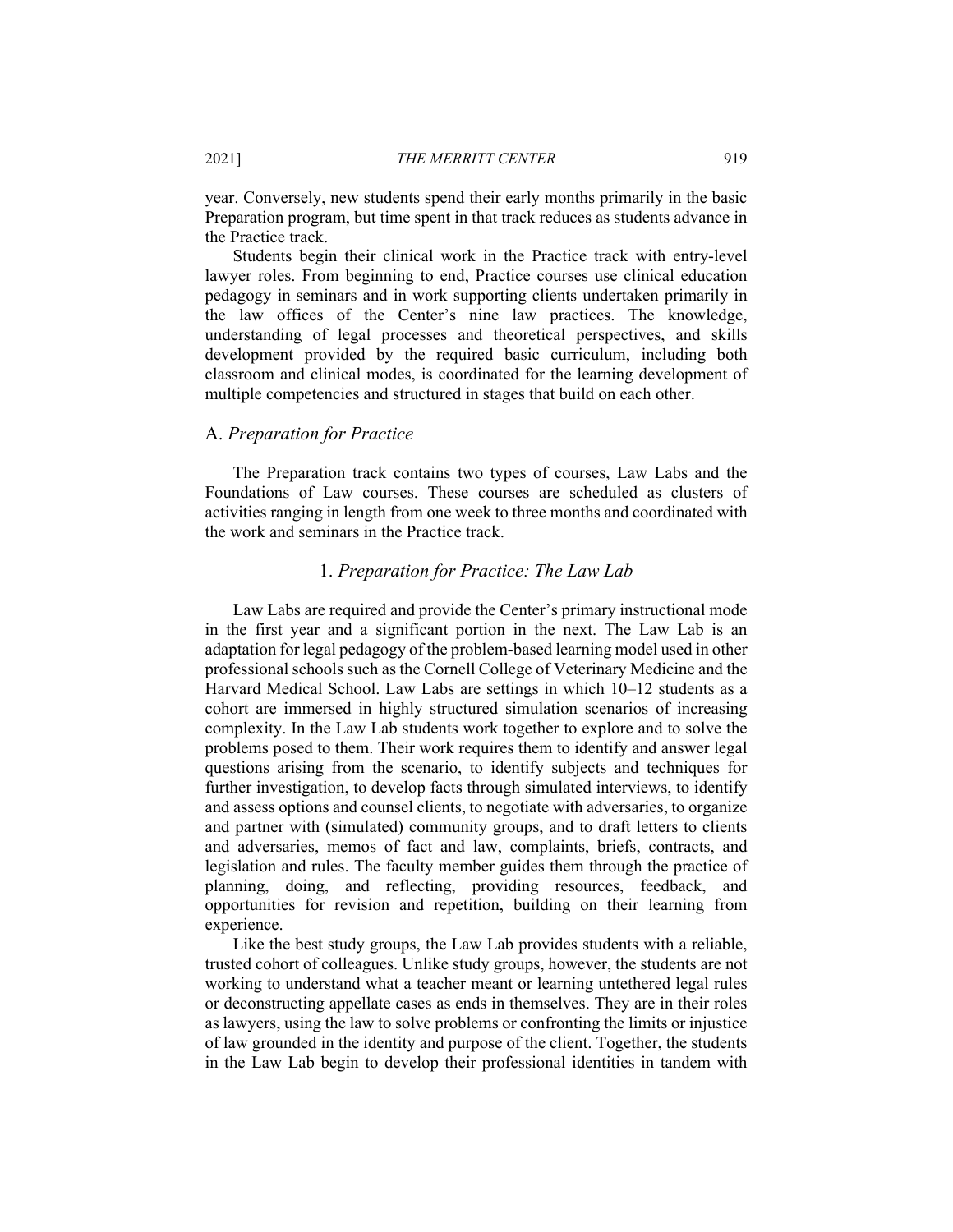their acquisition of skills and knowledge. Rather than only working towards the goal of understanding received law, they are asked to aim higher and in doing so begin to understand that lawyers create the law one case at a time.

Law Lab groups often work together without the professor. However, in addition, the Law Lab professor meets regularly with the cohort to help keep them on track, recommend additional resources to promote understanding, and, when needed, facilitate equitable, inclusive group dynamics. The professor also gives individual instruction and feedback on the students' many written products and works individually with students on legal methods. The Law Labs professor is more coach than substantive subject matter expert, and when in this role professors lean heavily on their expertise in formation of professional identity, learning theory, and expert practices in teaching critical thinking, legal analysis, and legal writing.

## 2. *Preparation for Practice: Foundations of Law*

The Basic Foundations of Law course is required of all students and is designed to unite into a single, coherent, intensive program the key elements of the basic traditional law school curriculum in doctrine, policy, and theory. It contains a sequenced series of units of varying lengths that runs through the first and second years of the curriculum. This unified course covers legal doctrine, methods, premises, theories, history, structures, and systems and provides the context and critical theory necessary to complement and support the learning in the accompanying Law Labs and in the students' clinical Practice courses.

While the Basic Foundations of Law course is required, other Foundations of Law offerings to advanced students are elective and may more closely resemble familiar seminars. All emphasize critical approaches. They are delivered either in person or remotely, synchronistic or asynchronistic. Whatever the mode of delivery, Foundations courses use active learning principles—students are never simply passive audience members. Even a lecture, for example, includes imbedded quizzes, games, or other methods to motivate and require active engagement by students.

Decisions about the subjects that are covered in the Basic Foundations of Law course and in what order the units are presented are made by the faculty who teach in it with the purpose of supporting and coordinating with the problems used in the Law Labs. Each iteration of Foundations includes a common law subject, a subject with a statutory framework, and constitutional law, as well as civil and criminal procedure. In each unit, emphasis is on ensuring an understanding of the map of the subject, the policy considerations that shape the law, and the remedies or consequences that flow from the operation of the law.

Students prepare for the Basic Foundations of Law course using primary legal documents (statutes, trial level court pleadings, motions, briefs, and court orders, constitutional cases, planning documents, jury instructions, leases and contracts, and, sometimes, appellate opinions); secondary legal sources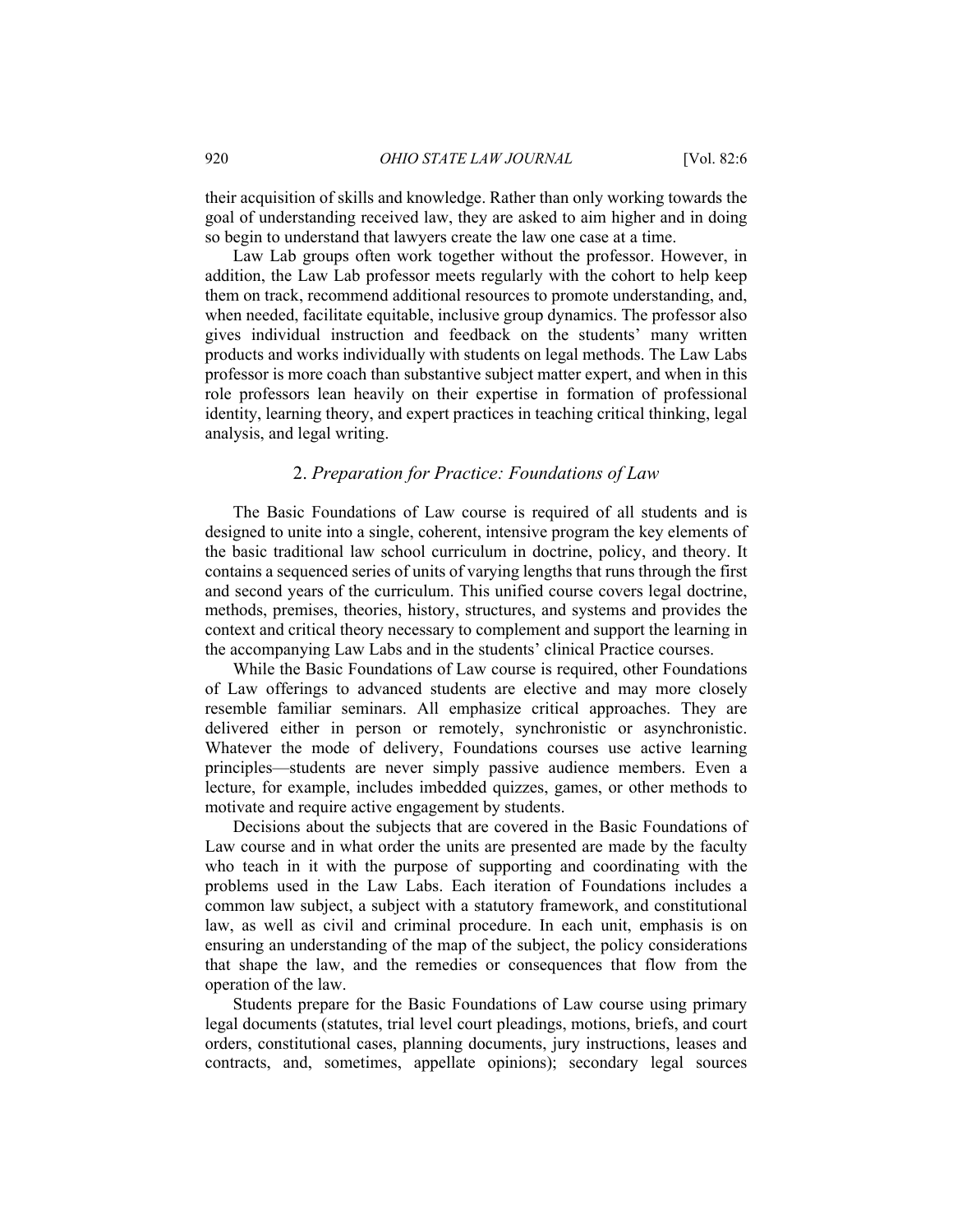(nutshells, treatises, practice handbooks, legal scholarship, etc.); history, psychology, and sociology readings; and popular and literary and theater/cinematic works such as biography and memoirs of people from a full range of roles in legal disputes. Perspectives of clients, of people shut out of the legal system, and of people harmed by the legal system, are central and pervasive in the syllabi. Even when proficiency in knowledge in a doctrinal area is the central goal of a unit, the Foundations of Law course engages students with questions about how the law functions as a tool to advance and subvert justice; how well clients are served; and the implications of critical perspectives and policy choices, including, for example, how antiracist priorities would lead to different rules.

## 3. *Example of a Typical Start: Practice, Foundations of Law, and Law Lab: The Play Structure Collapse Scenario*

During their first several months new Merritt law students spend a day in Practice and the rest of their time in Law Lab and Foundations of Law.

During their first week, new Merritt Center students join a Practice area and are introduced to the office practices and protocols, as well as to basic concepts about a lawyer's role, including confidentiality. More senior Merritt Center students provide a one-session overview of the practice area and the Practice's clients. In the second or third week, the new students are assigned to take notes during a client interview. They review the client file before the interview, with special attention to the senior students' interview plan. They read texts on client interviewing and write a short memo about what they hope to learn from observing the interview. They transform their notes from the meeting into a memo to the file and are invited to observe the supervisor's meeting with the interviewing student during which the student seeks and receives feedback. The students in the beginning clinic seminar then receive an assignment to plan and do a simulated interview.

New Merritt law students concentrate much of their first week in a oneweek Basic Foundations of Law unit called *Mapping the Legal Universe*, an introduction to legal systems, sources of law, and the web and rhetoric of legal doctrine.

Law Lab also starts in the first week and runs for eight weeks with the same cohort working together on the same problem. In this iteration of Law Lab, based on the Play Structure Collapse scenario, the Lab students begin by reading a newspaper story about an accident in which six children from three families were seriously injured when a climbing structure in a fast-food restaurant collapsed. They are asked to prepare a plan for an initial interview of the father of two of the injured children who has approached this Law Lab cohort to see about getting the restaurant to pay for his son's medical bills.

The Law Lab teacher encourages the students to draw from their learning in Basic Foundations of Law to discover they need to pursue many strands of legal and factual inquiry. As they plan, organize, and undertake that research and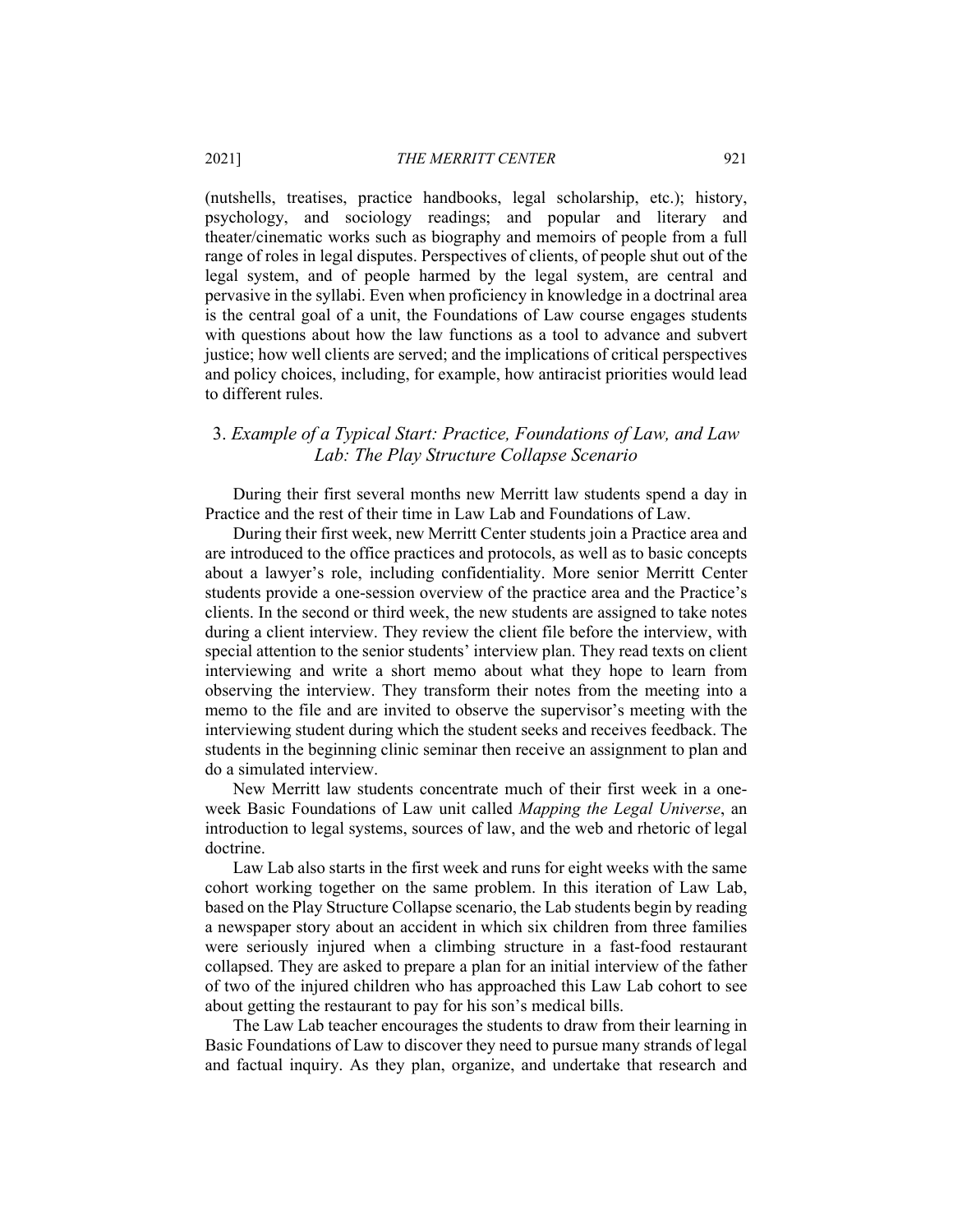investigation, their preliminary conclusions are complicated by new information about the scenario that they receive periodically from the Law Lab professor and informed by the new law they are learning in the Foundations course. Students develop plans for interviews and investigation, write memos, and delve ever more deeply into the context of the accident. For example, facts that emerge about what happened in the minutes immediately before the crash complicate causation.

This Play Structure Collapse scenario plays out over an eight-week Law Lab unit. Students engage in extensive lawyering simulations in both Law Labs and Clinic seminars, with the simulations in Law Labs focusing primarily on written products, and those in the Clinic seminars focusing on simulated activities with clients. For example, this Law Lab scenario might require extensive planning for a client interview, but not a simulated interview itself. In clinical Practice courses, students build on the knowledge gained about interview planning in the Law Lab with simulated interviews in their clinic seminars and then with interviewing their law practice clients.

Throughout this Law Lab unit, the accompanying intensive Basic Foundations of Law course provides complementary units. The one-week unit on *Mapping the Legal Universe* is followed by: a two-week unit on Torts; a oneweek unit on Legal Research and Sources of Authority; and a three-week unit on Civil Procedure that concentrates on court systems, jurisdiction, and pretrial discovery and mechanisms for pretrial resolution, which is followed by a oneweek unit on Torts Remedies that focuses on allocation of liability among multiple participants.

#### 4. *Later Stages of Preparation for Practice*

The early and middle stages of the required Preparation for Practice track proceed with similar blocks of varying lengths that match problem-based learning in Law Labs with sequenced Basic Foundations of Law units. Law Labs scenarios become more advanced as students progress, but the hours devoted to Law Labs are reduced as students spend more time in Practice. Similarly, time spent in Foundations courses is reduced as students move from the required Basic Foundations units to elective course choices.

The last stage of the curriculum is different. Law Labs disappear, replaced by more time in Practice. The required Basic Foundations in Law sequence is replaced by elective Foundations courses. Students may choose courses in practice areas, such as Intellectual Property or Indian Law, or seminars in legal history or theory that may be taught by Jurisprudence and Legal Studies faculty, or courses from other disciplines throughout the University, or other specialized courses offered remotely from other law schools around the world. Students are encouraged to create their own seminars in collaboration with a faculty member. At this stage, however, most of a student's time is spent in Practice.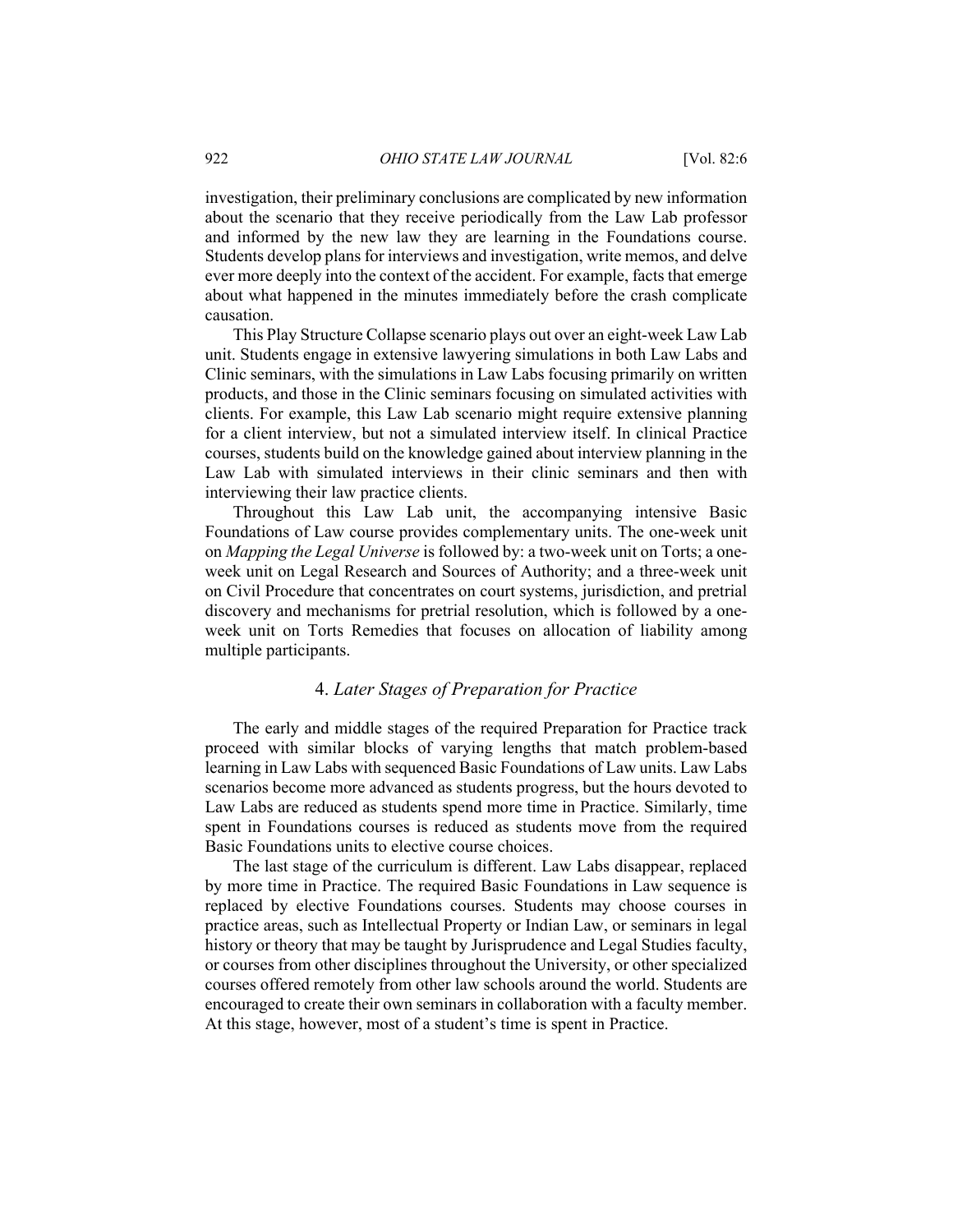#### B. *Learning Through Practice*

The Center's core learning method is clinical practice, in which students take responsibility for supervised work for clients. Students' work takes place in law practices established by the Center, where students practice lawyering both in the Center's practices itself and in partnership with law offices that affiliate with those practices. To prepare them for entry in the profession, over their years at the Center students spend increasing proportions of their learning time working under supervision directly with clients and communities. Students handle increasingly challenging matters, beginning with assisting in individual client representation and advancing toward participating in and then leading more complex representation.

Students participate in clinical work from the start of their first year of law school through graduation, progressing through three levels of proficiency as they demonstrate the knowledge, skills, and habits necessary for advancing to the next level. The learning process at all levels uses best practices in the clinical learning method, including supervision, collaboration, critique, rounds and reflection. At each level, faculty members from the Center's practices hold a practice-specific clinic seminar using clinical pedagogy to foster the development of the habits and skills necessary to support the students' client work. The clinic seminars also ask the students to consider how critical and empirical scholarship, as well as ethnographic and cultural studies related to their clients, provide meaningful information and perspective bearing on their work. The learning taken from each clinical seminar is designed to transfer from practice to practice, and students may participate in more than one clinical practice over their time at the Center.

The Center's practices provide a full range of legal services for underserved constituencies in the community. The overall purpose of each practice is to serve marginalized communities, advance justice, and promote an antiracist legal system. The practices include a Business Practice, a Criminal Practice, an Environmental Practice, a Family Practice, a Health Practice, a Housing Practice, an Immigration Practice, a Work Practice, and a Youth Practice. Each of the practices presents a broad range of problems and opportunities. Clients of the practices are offered holistic representation. Collaborations across practices and with community affiliates bring expertise to all aspects of the cases. All matters handled by the practices are suitable for student learning and are significant to the individual and community involved.

Participants in each practice represent individuals, community groups, and advocates. They engage in direct services, law reform, movement support, public policy reform, and public education. In addition to the representation of clients in dispute resolution through litigation, administrative actions, and alternative dispute resolution (including restorative processes), the practices work with individual and organizational clients in partnership with other professionals on planning and problem-solving to ensure sustainable solutions and long-term benefits.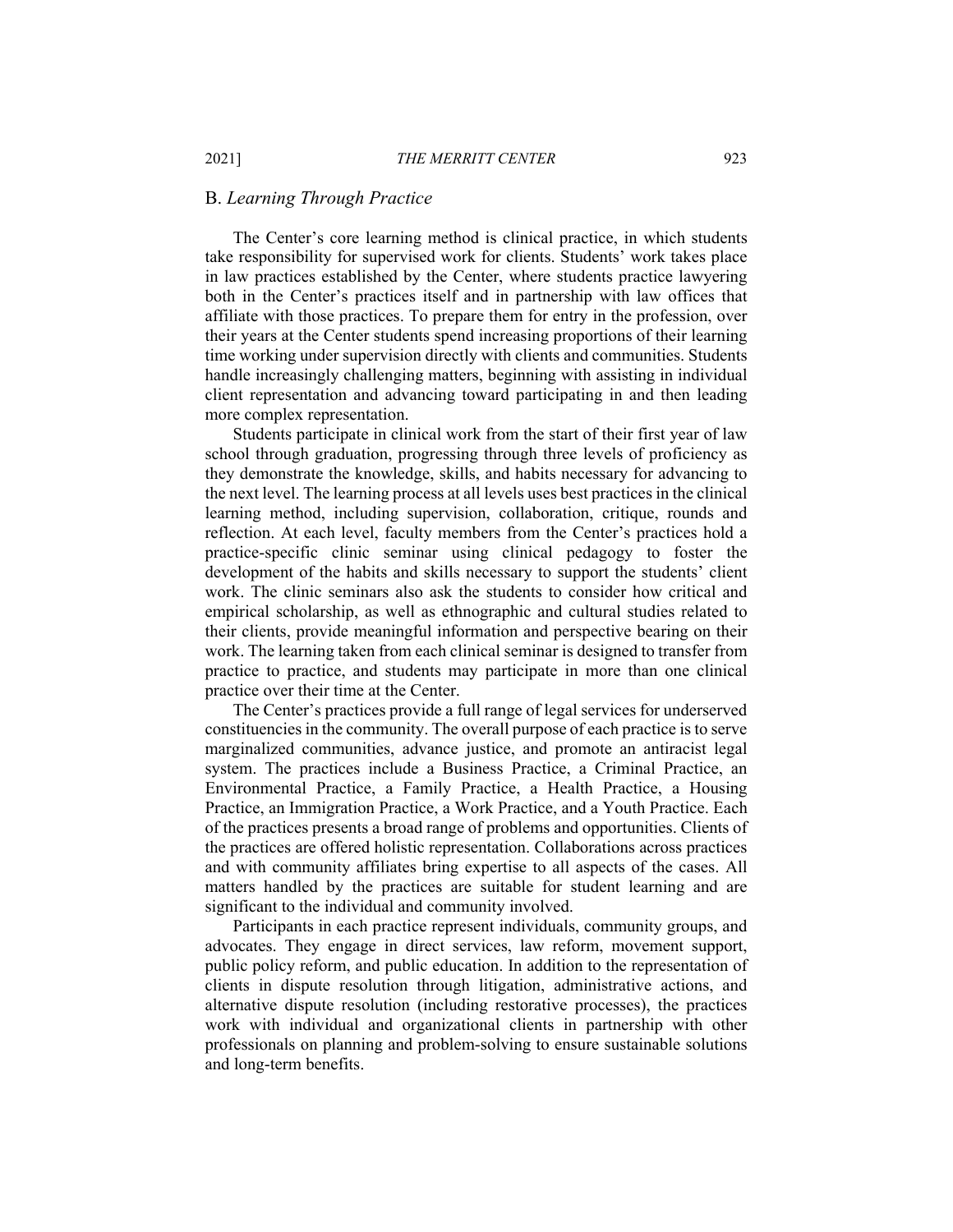Each of the Center's practices is affiliated with one or more law offices located in the community. The affiliates refer matters to the Center's practices, co-counsel on other cases with the Center, and work with and supervise students placed in their offices. The Center's affiliates were invited to collaborate with a Center practice based on the quality of their learning environments, the excellence of their legal work, their relationships with the communities they serve, and their commitment to long-term engagement with professional development, antiracism, and advancing justice. Over the course of their clinical education, students work both under the supervision of full-time faculty at Center practices and of lawyers at the affiliate offices who participate with the Center on the ongoing development of best supervision practices. The Center rejects the traditional divide between "in-house clinics" and "externships." Instead, there is an ongoing and close connection between the Center's practices and its practice partners. All supervisors of student work are connected to and engaged with the Center.

Students' responsibilities for clients and cases are increasingly challenging as they advance. At the most novice level, students participate in planning, observe senior students and lawyers in client interactions and other meetings, attend dispute resolution settings, document meetings and observations, and develop reflection questions for themselves and the student-lawyers they observe. At the intermediate level, students take the lead on the planning and execution of some tasks, such as interviewing, investigation, witness preparation for trials and hearings, drafting of pleadings, drafting of letters to clients and co-counsel, and some court appearances, negotiation, and counseling. At the advanced level, under supervision, students plan and execute all tasks; for example, complex client counseling, substantial court appearances and hearings, meetings with adversaries or counterparties, and negotiated settlements or agreements. At all levels, students engage in case rounds to identify client goals, engage in strategic planning, solve problems, and reflect on performance and outcomes.

Students, faculty, and the affiliates in each practice area are continuously engaged in research, advocacy, and activism that extends beyond its individual cases. Each Merritt Center student creates or selects an ongoing justice project to participate in that requires sustained study and/or research or empirical analysis and writing or action designed to positively impact the law or the delivery of justice.

While each practice provides an opportunity for students to develop expertise in the substance, process, and culture of that area of practice, the range of the practices provides opportunities for collaboration and for an appreciation of the intersectionality of client problems and of persistent inequities in our legal and social systems. For instance, the work of the Environmental Practice, the Immigration Practice, the Health Practice, the Business Practice, and the Work Practice might naturally intersect in a case involving unsafe work conditions for low wage workers in a factory.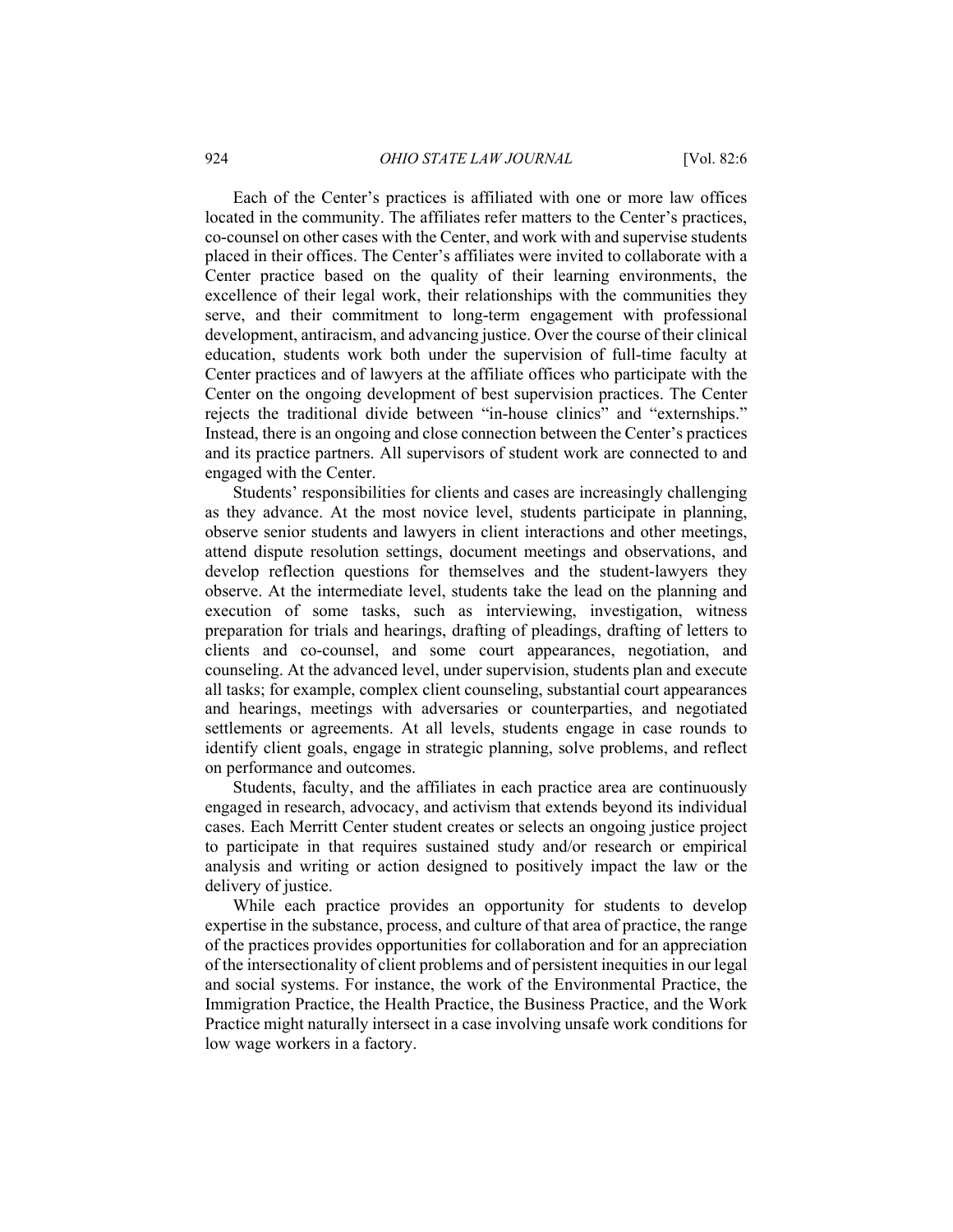In the seminar setting, there are important and abundant opportunities for cross-clinic education and training in essential skills, including cross-cultural competency, the development of antiracist and abolitionist perspectives, the skill of working with experts and using empirical data, and the role of lawyers in community organizing. In the seminar setting, cross-clinic sessions explore developing perspectives, advocacy strategies, and emerging legal developments providing robust comparative learning.

### C. *Assessment of Students*

Student learning is assessed by three primary methods: self-assessment; course assessment; and portfolio assessment, each supported by rubrics for identified learning outcomes for every course.

#### 1. *Self-Assessment and Course Assessment*

Teachers and supervisors provide students with specific learning outcomes at the start of each course or unit. Students assess themselves as novice, intermediate, or proficient in each of those learning outcomes, using these selfassessments to monitor their progress. In this way every course supports and builds student strengths in the habits of reflection and self-assessment that enable thoughtful lawyering and effective self-directed learning.

Using the same learning outcomes and accompanying rubrics, teachers and supervisors provide extensive formative and summative assessment for every course in the curriculum, whether Practice, Law Lab, or Foundations of Law. Teachers work individually with students to ensure their progress from novice to intermediate to proficient, as appropriate for that course and stage in the curriculum. Professors designate each student's development at the end of the course as novice, intermediate, or proficient as to each of the course's specified learning outcomes.

The curriculum gives every student multiple opportunities to advance in lawyering competencies. Professors in every aspect of the program work individually with students to address weaknesses and support strengths. Most students progress from novice to intermediate in their first year of law study, and from intermediate to proficient in their second year. The final year provides opportunities to mitigate identified weaknesses and to perform increasingly complex lawyering roles.

#### 2. *Portfolio Assessment*

From the beginning of the program, each student builds an online, progressive portfolio that must include self-assessment and course-assessment materials and examples of work products, including simulated lawyering tasks from Law Labs and redacted client-work products from Clinic. The portfolio constitutes the student's record of progress toward proficiency.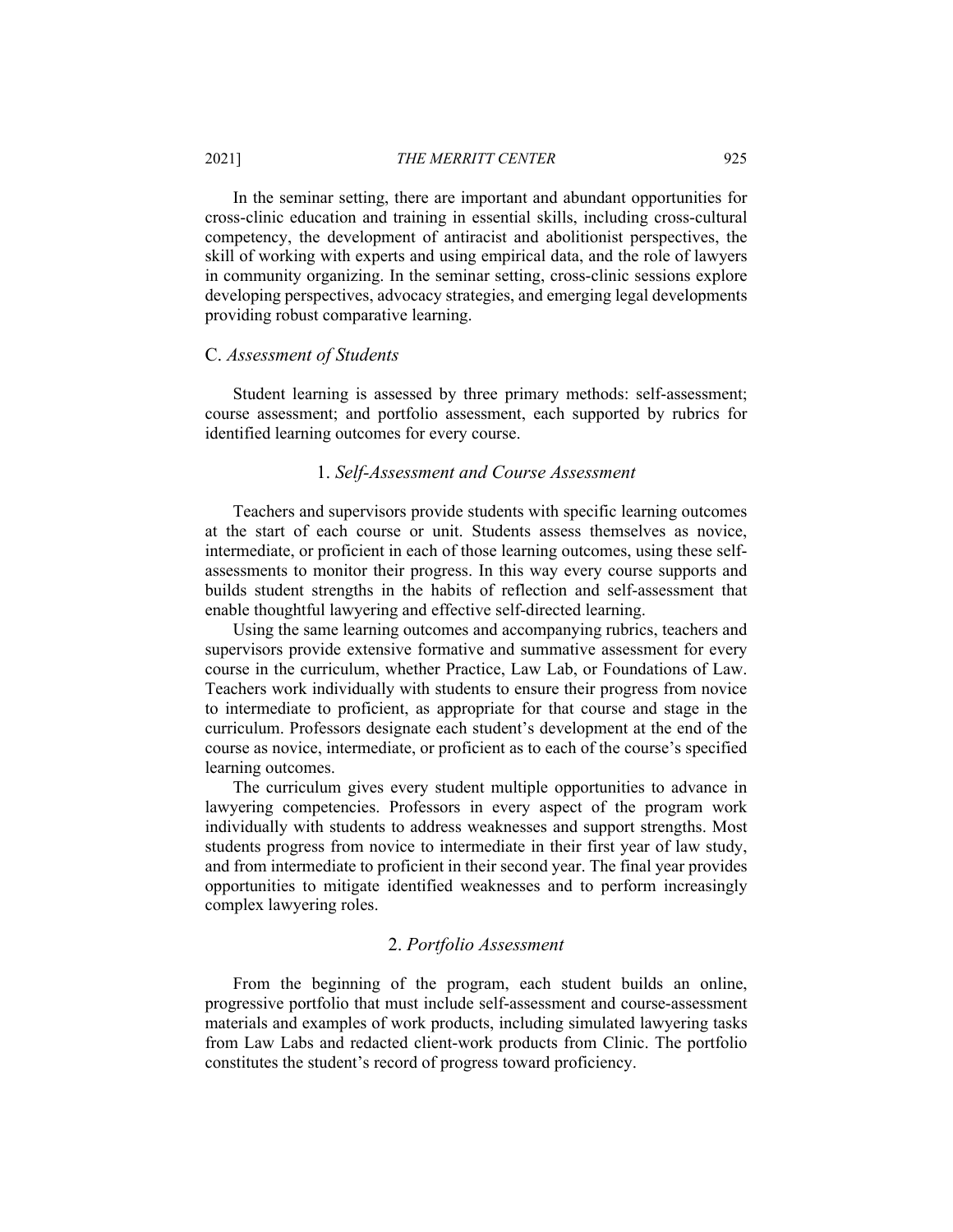# VI. FACULTY

The full-time faculty at the Merritt Center are a diverse group of experienced justice practitioners who embrace the Center's mission, primarily selected from among those who have been affiliated with the Center as part-time teachers and supervisors. The faculty's expertise and passion for lawyering is matched only by its expertise and passion for teaching. The faculty's dedication to supporting the next generation of justice-centered lawyers is expressed through their focus on pedagogy and their respect for their students.

These lawyer-teachers, selected for their own excellence in the practice of law in service of justice and equity, approach teaching from deep reflection on their own practice and with an antiracist and critical perspective on the development of the law in their area of practice. They appreciate the opportunity to work collaboratively with their colleagues to explore new teaching methods and develop curricula and simulations and choose practice-based learning opportunities. They model the planning, doing, and reflecting they expect of their students and seek feedback from each other and their students to improve their effectiveness.

They work together to build an equitable and inclusive community of learners and workplace, with a special appreciation for the roles staff play both in supporting their work and in bringing expertise to the development of the systems, policies, and practices that provide the framework for the program.

Energized by the relationships they build with each other, the staff, their students, and their community partners, they are committed to the difficult work of governance and institution-building and value programmatic assessment as an opportunity to creatively refine and change programs and policies to better support the students' development and to reflect changes in the law and legal practice.

When selecting among candidates for the faculty, preference is given to excellent lawyers whose communities are underrepresented in the profession and special care is taken to identify and support faculty candidates whose identities and life experiences are reflected in the student body.

All faculty employed full-time by the Center practice law, teach Practice and Preparation for Practice courses, and contribute to advancing justice through research and writing, whether for clients or to improve the justice system. All faculty employed full-time by the Center hold the same title, status, and security of employment, regardless of their teaching, research and justice work, and governance responsibilities.

In addition to full-time faculty, the Center is enriched by the participation of numerous part-time faculty, cross-designated University faculty from other schools and disciplines, and affiliate workers in a variety of roles, including adjunct teaching, guest-lecturing, collaborating in advocacy and organizing efforts, co-teaching with full-time Center faculty in the Practice and Preparation for Practice courses, supervising students' work on behalf of clients in Center law practices areas and its affiliate organizations, participating in curriculum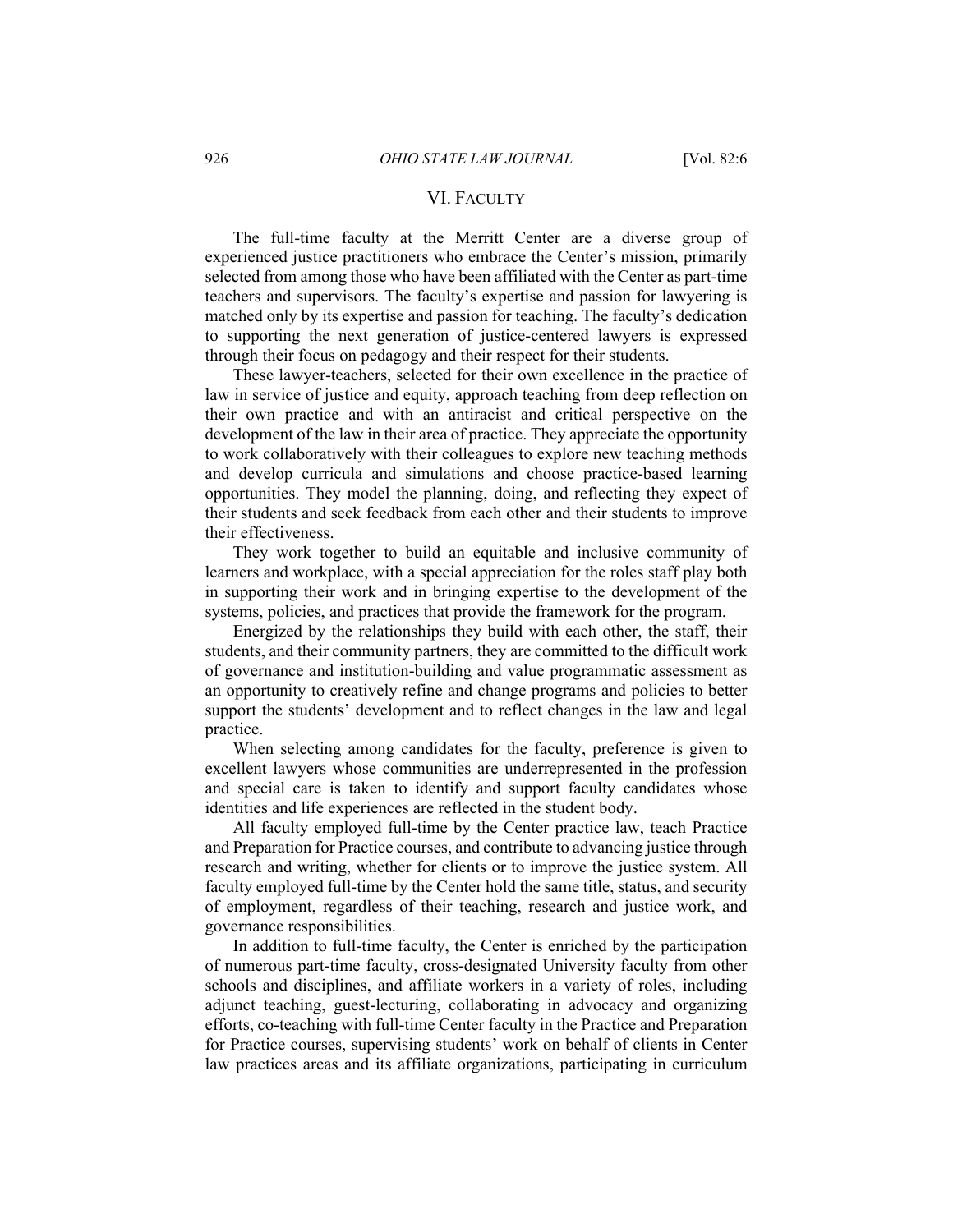development and feedback, doing portfolio reviews, and participating in institutional assessment.

Faculty appointments decisions (for both full- and part-time faculty) are driven by the Center's needs as measured by the efficacy of the program in meeting student and institutional benchmarks, including building an antiracist and inclusive community of learners. All full- and part-time faculty are selected by a committee comprised of full- and part-time faculty and students.

#### VII. RESEARCH AND ACTIVISM

While all the Center's work is focused on the development of lawyers who practice law to do justice, the faculty and students at the Center are also actively engaged in building on and sharing their experience in practice through research, writing, and activism to improve the law and the system of justice. Supported by the Resource Center, the Center faculty, students, staff, and members of affiliated organizations produce publications, including traditional scholarship, reports on activities and activism, lawyering manuals, and other materials for the purpose of advancing legal education, the legal profession, and effective participation in movements to advance justice. They also participate in such activism.

Each law practice has specialized resources to support focused work on the development and improvement of the law and lawyering in that area of practice. Partnerships with empirical researchers and experts in other disciplines are expected and encouraged. The Merritt Center is known for its high-quality empirical research about the legal profession, access to civil and criminal justice, delivery of legal services, legal education and licensure, and other related subjects.

The Center's justice impact work has several distinctive features: it derives from the practice of law in the world and grows out of the experience of lawyers and clients in practice; its audience is primarily those actively engaged in practice or communities excluded from the reach of justice; and virtually all the work is a collaborative effort either of faculty and students or of the Center and one of its affiliates or other experts within the University or with community organizations.

As part of this work, the Center experiments with modes of presentation that engage dialogue with others working in the area and are accessible to and useful to practitioners, judges, and members of the public. The Center uses blogs, websites, and other vehicles designed to create a community of workers and thinkers and to ensure that faculty work is positioned to make a difference. The Center regularly produces materials useful to practitioners and judges, including jury instructions and practice manuals and the development of continuing legal education courses. Similarly, the Center often works on draft legislation, rules, and regulations. Students and faculty frequently educate and influence policy through op-eds and feature articles for magazines and news outlets directed at audiences beyond the legal profession.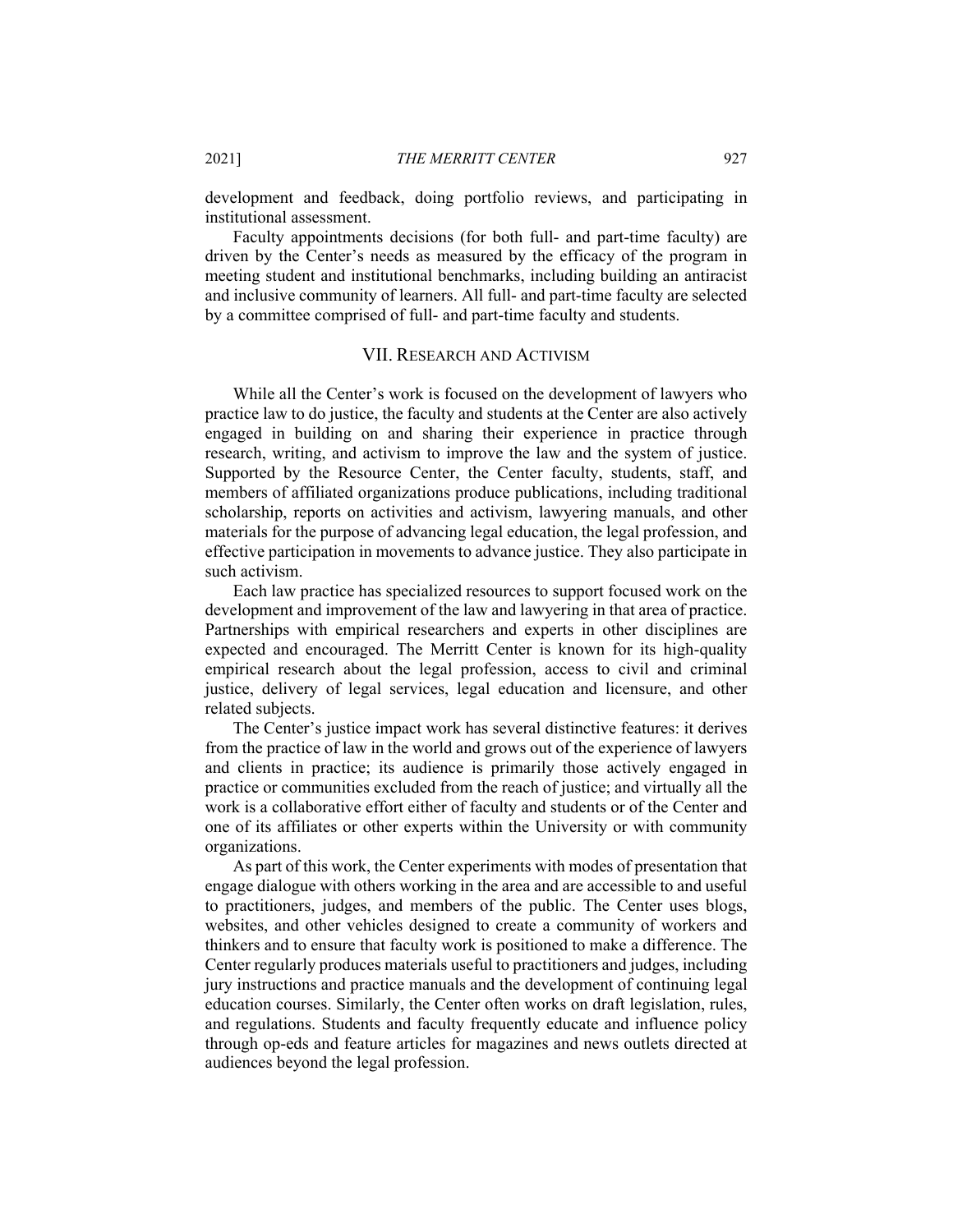#### VIII. PROGRAMMATIC ASSESSMENT AND EVOLUTION

The faculty designs the academic program to prepare Center graduates for excellence in the practice of law in its most expansive sense, that is, including a broad range of lawyering skills used in planning, legislative advocacy, movement lawyering, community organizing, and litigation; incorporating empirical research and a critical consciousness that enables the creation of new law; and building the networks and partnerships that are the foundations of systemic change.

The Center measures its success by how well its graduates are prepared for ethical and competent practice of law upon graduation, and by the extent that its graduates, with experience, continue to aspire to and attain a high level of ethical and effective representation of clients and a deep commitment to pursue systemic justice. The faculty is committed to an iterative process of modifying the educational program over time based on new research about lawyering competencies and developments in the way law is practiced and, primarily, by assessment of the work and impact of Center graduates.

The Merritt Center answers to its clients and its community. To this end, the faculty regularly collects feedback from clients, employers, judges, and community organizations, as well as its own alumni, on the ability of its graduates to represent clients and communities effectively, to build networks and collaborate with others in pursuit of justice and equity, and to support themselves financially and emotionally. Merritt Center programs, including the law school curriculum, are informed by regular, comprehensive, internal and external audits and evaluations to measure how well the Center is advancing its antiracist mission for justice and equity. Then, informed by their own judgment, their students' feedback, and the information obtained from their graduates and those they serve, the faculty work to make the changes necessary to continually move the program towards its purpose.

#### IX. AFTERWORD

*"Afterword" is defined as "a final word from an author." For us, this section is anything but a final word. We write, rather, to urge you to imagine from who you are and how you see our system of laws and the state of justice what preparation for our profession should look like. We have written from each of our identities and experiences, merged in our strong connections to the world of clinical legal education over many years and our years of activism for an educational and licensing system that grows out of a shared understanding of what competent lawyering is and that rejects any barrier that reflects racism or professional stereotypes and protectionism rather than ensuring clients are served competently and well.* 

*We recognize that our vision obliterates well-established boundaries and directly challenges the notion that learning must precede practice, creating instead an environment in which the learning in law school mimics the lifetime*